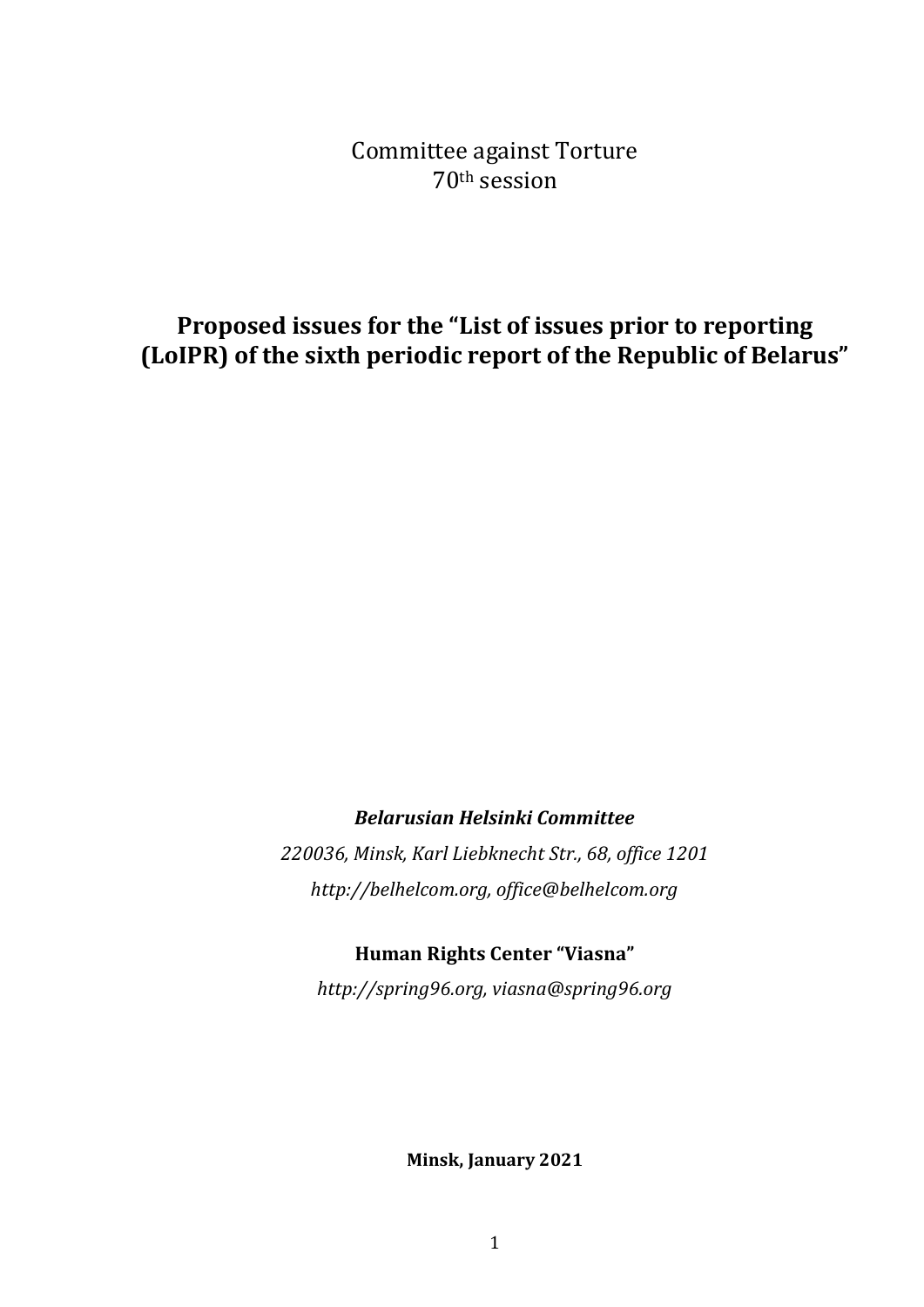# **Content:**

<span id="page-1-0"></span>

| I. Issues regarding institutional framework for combating torture and other cruel, inhumane        |  |
|----------------------------------------------------------------------------------------------------|--|
|                                                                                                    |  |
|                                                                                                    |  |
|                                                                                                    |  |
|                                                                                                    |  |
| Regarding statements about torture obtained in the course of the judicial proceedings  5           |  |
|                                                                                                    |  |
|                                                                                                    |  |
| Regarding independent bodies or specialized units for the investigation of torture                 |  |
|                                                                                                    |  |
|                                                                                                    |  |
|                                                                                                    |  |
|                                                                                                    |  |
|                                                                                                    |  |
|                                                                                                    |  |
|                                                                                                    |  |
| II. Questions regarding the events of August 9-13, 2020 and the following months in                |  |
|                                                                                                    |  |
|                                                                                                    |  |
|                                                                                                    |  |
|                                                                                                    |  |
|                                                                                                    |  |
|                                                                                                    |  |
|                                                                                                    |  |
| Regarding the conditions of detention for participants in peaceful assemblies in the post-election |  |
|                                                                                                    |  |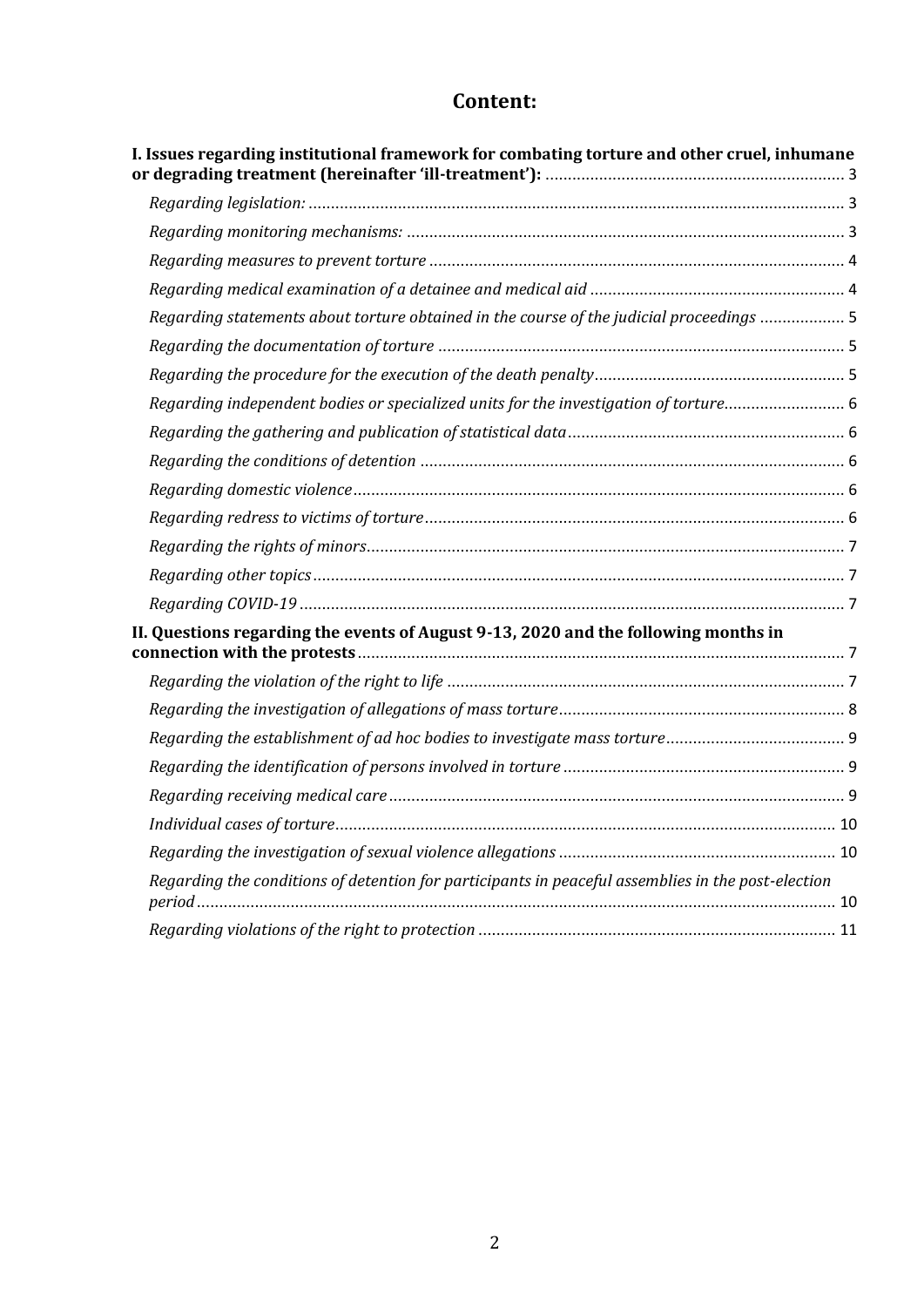# **I. Issues regarding institutional framework for combating torture and other cruel, inhumane or degrading treatment (hereinafter 'illtreatment'):**

Since the adoption by the Committee against Torture of the last Concluding observation on the fifth periodic report of Belarus (CAT/C/BLR/CO/5), the Government has shown no progress in implementing recommendations aimed at improving measures to combat torture and ill-treatment, either in law or in practice.

The absence of effective tools to prevent and respond to acts of torture was one of the reasons for the events of 9-13 August and the following months, when thousands of citizens were subjected to torture, for which no one has so far been held responsible. The existing mechanisms were not able to prevent and provide an adequate response to the mass torture that occurred in Belarus during the post-election period.

Belarus has not yet established the National Preventive Mechanism for the prevention of torture, the Criminal Code does not criminalize all acts of torture under the Convention against Torture and Other Cruel, Inhuman or Degrading Treatment or Punishment (hereinafter 'Convention'), a real mechanism of public control over places of detention has not yet been established, there are no guarantees of independence of investigative bodies.

### <span id="page-2-0"></span>*Regarding legislation:*

- **1. What measures have been taken to criminalize all acts of torture in national criminal legislation?**
- **2. Has legislation been amended to ensure that no period of limitations for criminal prosecution applies to all acts of torture under the Convention?**
- **3. Has the State party changed its legislation so that a person who has committed intentional crime under obviously criminal order could be subjected to criminal liability for executing obviously illegal order?**
- **4. In light of the obligations of the of the Republic of Belarus under Article 12 of the Convention (a quick investigation of torture) please comment on changes in the Code of Criminal Procedure, as amended by the Act of 6 January 2021 No. 85-Z "On the change of codes concerning criminal responsibility", including the possibility of extending terms of suspension of investigation on the statement regarding a crime without specifying a time limit for the suspension.**

#### <span id="page-2-1"></span>*Regarding monitoring mechanisms:*

- **5. What measures have been taken to establish a monitoring mechanism consistent with the basic principles set out by the Committee against Torture (CAT/OP/12/5) to assess whether a detainee has all the basic legal guarantees from the outset of deprivation of liberty, including access to a lawyer, notification of relatives within 12 hours?**
- **6. What measures have been taken to establish an independent national human rights institution in accordance with the principles relating to the status of national institutions for the promotion and protection of human rights (the Paris Principles)?**
- **7. What measures have been taken to establish an effective mechanism for monitoring the conditions of detention in places of deprivation of liberty?**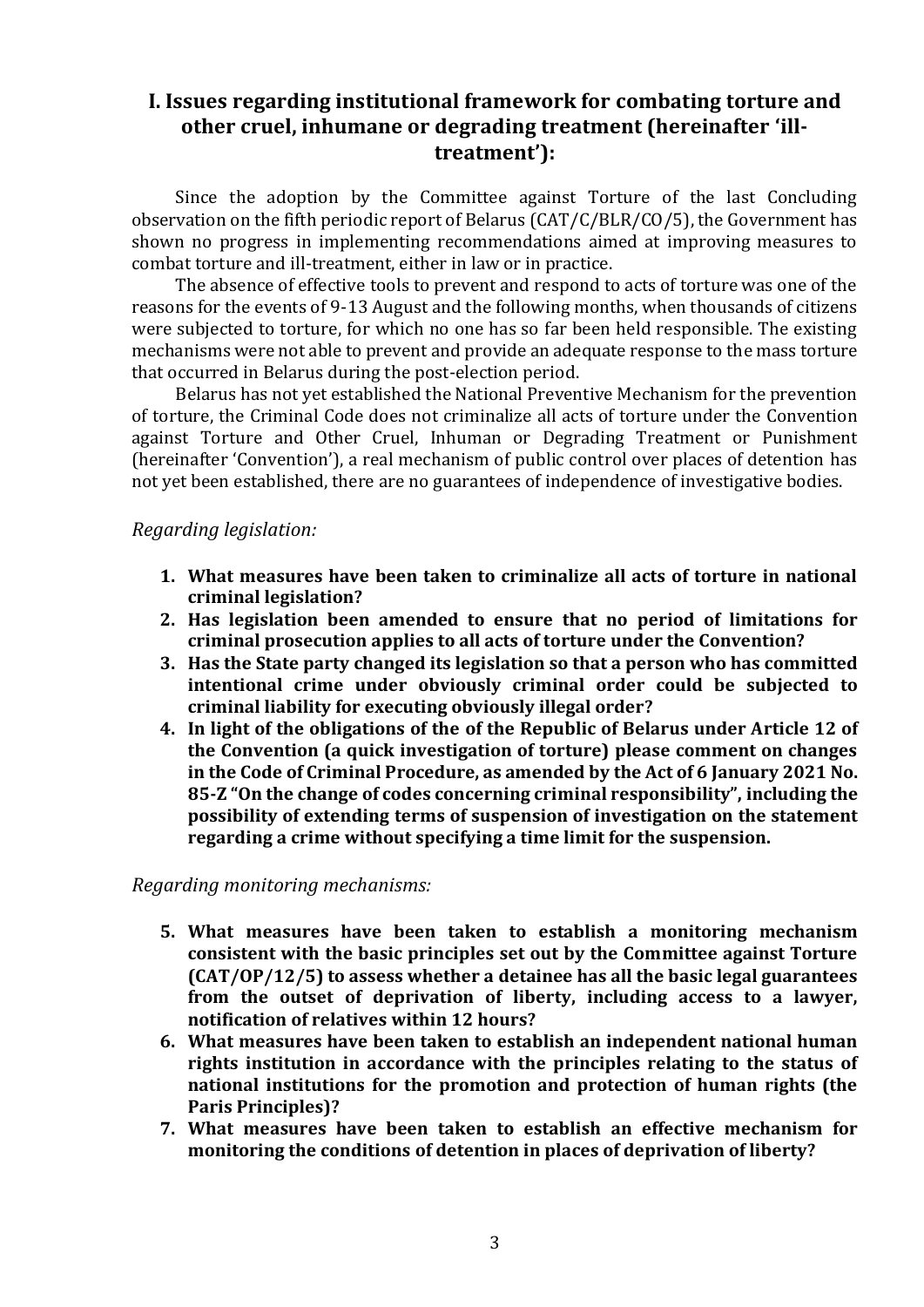- **8. How many detention centers, temporary detention facilities and other places of deprivation of liberty were visited by Public Monitoring Commissions in the post-election period?**
- **9. How many complaints were submitted to the Public Monitoring Commissions during the reporting period?**
- **10.How many violations were identified by the Public Monitoring Commissions in places of deprivation of liberty in the post-election period?**
- **11.Please also provide information on whether members of the public have been allowed to enter detention facilities to monitor conditions of detention.**
- **12.Is it allowed for members of the public, including representatives of human rights organizations, to monitor the conditions of detention in detention facilities for persons serving administrative arrest, including visits to such places without prior notice?**
- **13.What measures have been taken to grant access to independent national and international monitors to all detention facilities in the country, including police cells, temporary and pretrial detention centers, labour treatment facilities, pretrial detention facilities managed by security agencies, administrative detention areas, the detention units of medical and psychiatric institutions, and prisons?**

### <span id="page-3-0"></span>*Regarding measures to prevent torture*

Belarus does not have an effective system for preventing torture. Under the Interdepartmental Plan for the implementation of the recommendations adopted by the Republic of Belarus following the Second Cycle of the Universal Periodic Review in the United Nations Human Rights Council and the recommendations addressed to the Republic of Belarus by the Human Rights Treaty Bodies for 2016-2019 (hereinafter 'Interdepartmental Plan') the Government planned to study the international experience concerning audio- or video recordings of interrogations in territorial bodies of internal affairs and pretrial detention facilities as a mean of preventing torture and ill-treatment, to consider the feasibility of applying such experience in the Republic of Belarus. In this regard, please provide information on the following:

- **14.What are the results of the realization of the Interdepartmental Plan?**
- **15.Have specific measures been taken to equip the interrogation rooms in pretrial detention facilities with audio-visual, electronic and other technical means that allow for video recording of all interrogations?**
- **16.What measures have been taken to adopt rules of interrogation of arrested, detained, or incarcerated persons at the legislative level?**
- **17.What alternatives to detention are used in relation to persons suspected of committing illegal acts, in particular, political prisoners?**
- **18.What measures have been taken to provide mandatory training on the prevention of torture and ill-treatment of all law enforcement officials, judges and other persons who come into contact with victims of torture?**
- **19.Have programmes been developed to train law enforcement officials in investigative techniques in accordance with the provisions of the Convention?**

#### <span id="page-3-1"></span>*Regarding medical examination of a detainee and medical aid*

Due to the lack of information concerning changes in the procedure for conducting a rapid and confidential medical examination of a detainee, please inform: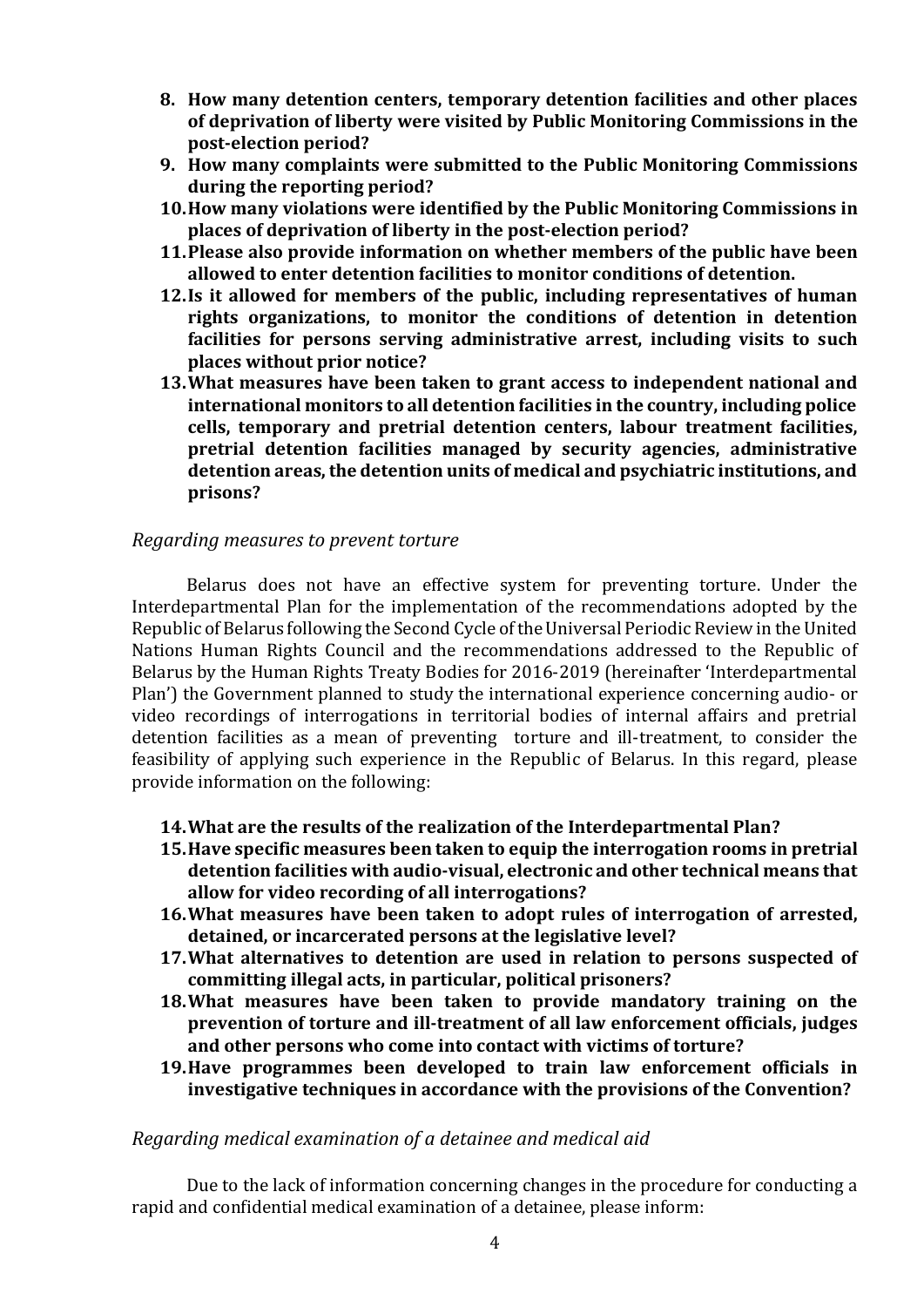- **20.What measures have been taken to ensure that a mandatory and independent medical examination of a detainee is carried out from the outset of the detention?**
- **21.Is it possible to conduct medical examination out of hearing and out of sight of the police from the outset of the detention?**
- **22.What measures have been taken to improve access to and the quality of health care, including psychiatric care, for detainees in all places of deprivation of liberty?**

# <span id="page-4-0"></span>*Regarding statements about torture obtained in the course of the judicial proceedings*

Given the available information on numerous cases of statements about torture, violence and ill-treatment by the accused during interrogations, and also because the Government, in accordance with the Interdepartmental Plan, was to discuss the issue of adjusting the legislation, providing for the suspension of criminal proceedings in court until a thorough investigation of the claim on the use of torture in order to extract confessions is carried out, please inform:

- **23.What measures have been taken to ensure that cases in which the defendants' claims of having been tortured to extract confessions were not investigated can be returned for a review?**
- **24.What measures have been taken to ensure in practice that statements obtained by torture are declared inadmissible as evidence in any proceeding?**
- **25.What measures have been taken to ensure in law that in all cases where a person claims that a confession was obtained by torture, the case is suspended until the claim is thoroughly investigated?**
- **26.Please provide statistics on cases in which confessions obtained by torture were declared inadmissible.**
- **27.How many complaints of torture in the course of obtaining evidence have been investigated?**
- **28.How many criminal proceedings have been initiated against public officials who obtained evidence by torture?**

#### <span id="page-4-1"></span>*Regarding the documentation of torture*

**29.What measures have been taken to ensure that all alleged cases of torture or ill-treatment are promptly documented in line with the Manual on the Effective Investigation and Documentation of Torture and Other Cruel, Inhuman or Degrading Treatment or Punishment (the Istanbul Protocol) and reported to the competent authorities?**

#### <span id="page-4-2"></span>*Regarding the procedure for the execution of the death penalty*

In accordance with the current legislation, the death penalty in Belarus is carried out non-publicly by firing squad, the date and place of execution are kept secret, the bodies of the executed are not handed over to relatives for burial, and information about the place of burial is not disclosed. The Human Rights Committee has repeatedly recognized these procedures as ill-treatment of the relatives of the executed. Those sentenced to death are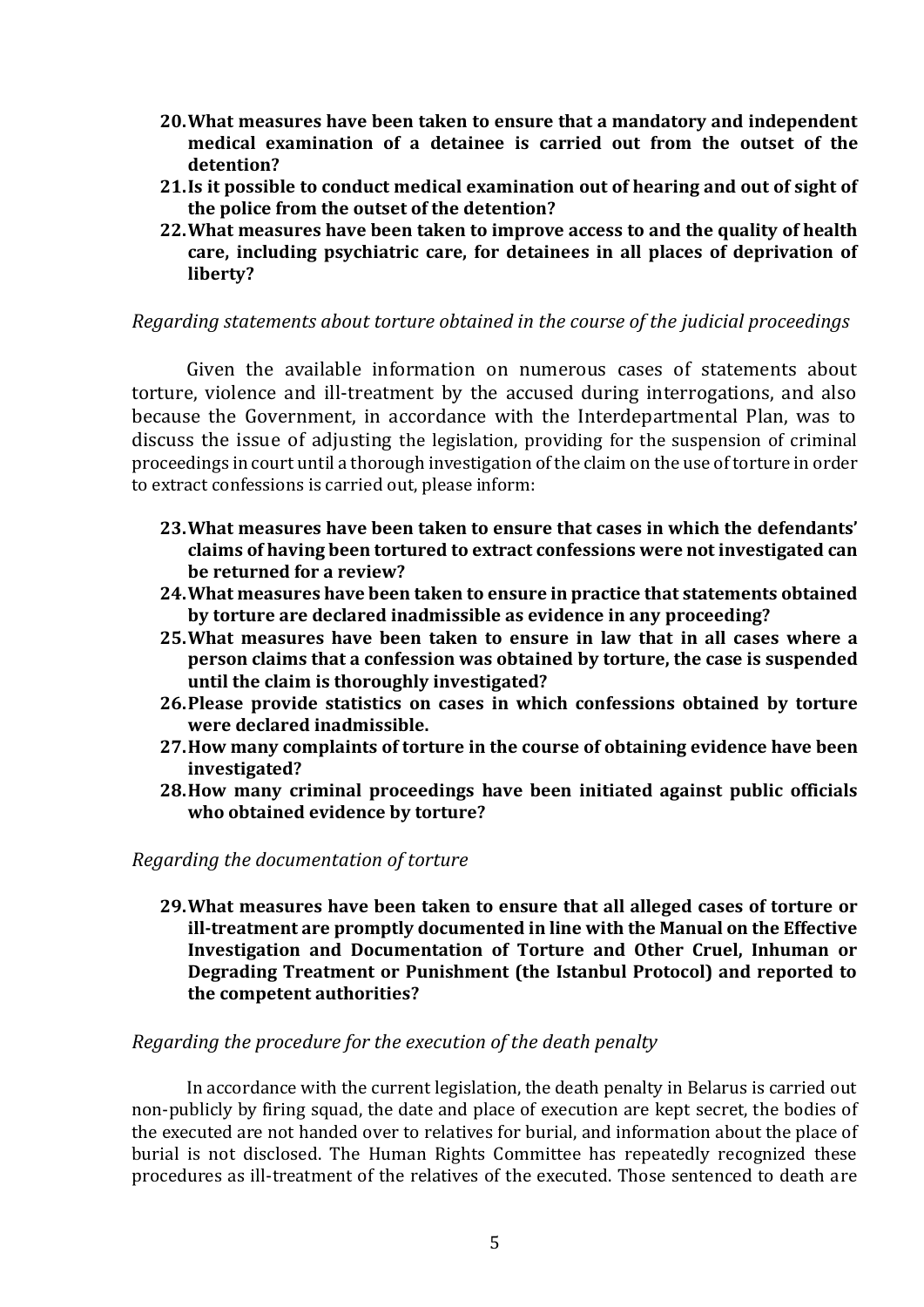held in solitary confinement in very poor conditions. The executed are not informed beforehand about the date and time of execution of the death penalty as well.

- **30.What measures have been taken to bring prison conditions for individuals sentenced to death into compliance with the obligations under the Convention?**
- **31.What measures have been taken to stop the practice of non-notification of relatives about the date of execution of the death penalty and the place of burial?**

<span id="page-5-0"></span>*Regarding independent bodies or specialized units for the investigation of torture*

- **32.What measures have been taken to establish dedicated, specialized units within the State party's Investigative Committee to which persons deprived of their liberty can safely and confidentially submit complaints of torture and illtreatment, including allegations of sexual violence?**
- **33.What measures have been taken to ensure that such complaints do not pass through the administration of the places of detention in respect of which they are submitted?**

<span id="page-5-1"></span>*Regarding the gathering and publication of statistical data*

- **34.What measures have been taken to compile statistical information relevant to the monitoring of the Convention, including data on complaints, investigations, prosecutions and convictions in cases of torture or ill-treatment? 35.Is this data publicly available?**
- <span id="page-5-2"></span>*Regarding the conditions of detention* 
	- **36.What measures have been taken to improve the conditions of detention in places of deprivation of liberty, including places of detention of administrative detainees and those serving administrative arrest?**
	- **37.What measures have been taken to abolish strip searches conducted by guards of the opposite sex?**

<span id="page-5-3"></span>*Regarding domestic violence* 

- **38.Has legislation on domestic violence been adopted?**
- **39.Has the State party changed its criminal legislation to criminalize domestic violence?**
- **40.What protection mechanisms are available for victims of domestic violence, especially women and children?**
- **41.Please provide statistics on cases that should be classified as domestic violence.**

# <span id="page-5-4"></span>*Regarding redress to victims of torture*

- **42.Does the law provide for the possibility of unconditional redress, including compensation and rehabilitation, to victims of torture?**
- **43.Please provide information about the exact number of persons in respect of whom a decision has been made on appropriate compensation for damage.**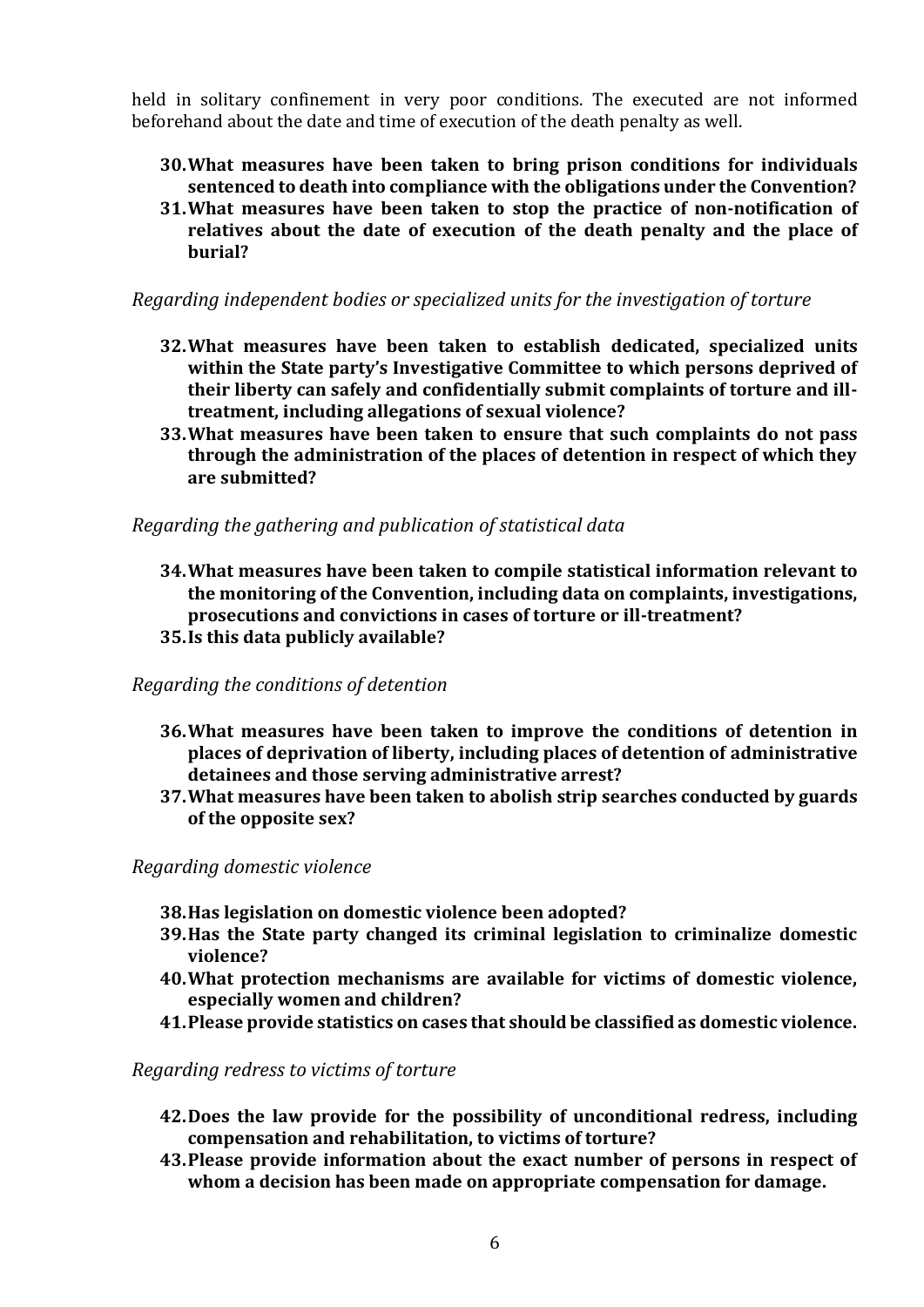**44.Has a state mechanism for the rehabilitation of victims of torture been established?**

<span id="page-6-0"></span>*Regarding the rights of minors*

**45.What measures have been taken to ensure that non-custodial measures are normally used for minors who are in conflict with the law? What measures have been taken to stop the practice of placing juvenile suspects in pretrial detention cells along with adults?**

#### <span id="page-6-1"></span>*Regarding other topics*

- **46.What measures have been taken to strengthen the independence of the Bar Association from the Ministry of Justice through, inter alia, the provision of opportunities for self-government?**
- **47.What measures have been taken to ensure that journalists are protected from prosecution because of their professional activities?**
- **48.How is the right of defence and the right to appeal against cases of unlawful detention ensured?**

<span id="page-6-2"></span>*Regarding COVID-19*

 $\overline{a}$ 

**49.What measures have been taken to implement the right to protection, contact with the outside world, receipt of letters and transmissions for prisoners, administrative detainees and other persons in places of deprivation of liberty in the context of the COVID-19 pandemic?**

# <span id="page-6-3"></span>**II. Questions regarding the events of August 9-13, 2020 and the following months in connection with the protests**<sup>1</sup>

<span id="page-6-4"></span>*Regarding the violation of the right to life*

During peaceful assemblies in Minsk and other cities of Belarus from 9 to 13 August, special divisions of the Ministry of Internal Affairs actively used special equipment and nonlethal weapons, special equipment, rubber bullets, stun grenades, water cannons, rubber batons, stun guns, handcuffs and binding objects. For the first time in the history of Belarus, rubber bullets were used against demonstrators.

The methods of using non-lethal weapons in many cases caused a threat to the lives and health of citizens who took part in the demonstrations, and led to a large number of people being injured. At least two demonstrators were killed as a result of the use of weapons by representatives of the Ministry of Internal Affairs. It is known that one of the protestors, Alexander Taraykovsky, died, according to available information, as a result of a direct shot from a non-lethal weapon in the heart area.

 $1$  For more information about the situation with human rights in Belarus see report «Belarus after Election», prepared by Belarusian Helsinki Committee, Human Rights Centre "Viasna" and the Belarusian Association of Journalists in cooperation with the International Federation for Human Rights (FIDH) and World Organization Against Torture (OMCT),

[https://belhelcom.org/sites/default/files/belarus\\_after\\_election\\_report\\_2020\\_en.pdf](https://belhelcom.org/sites/default/files/belarus_after_election_report_2020_en.pdf)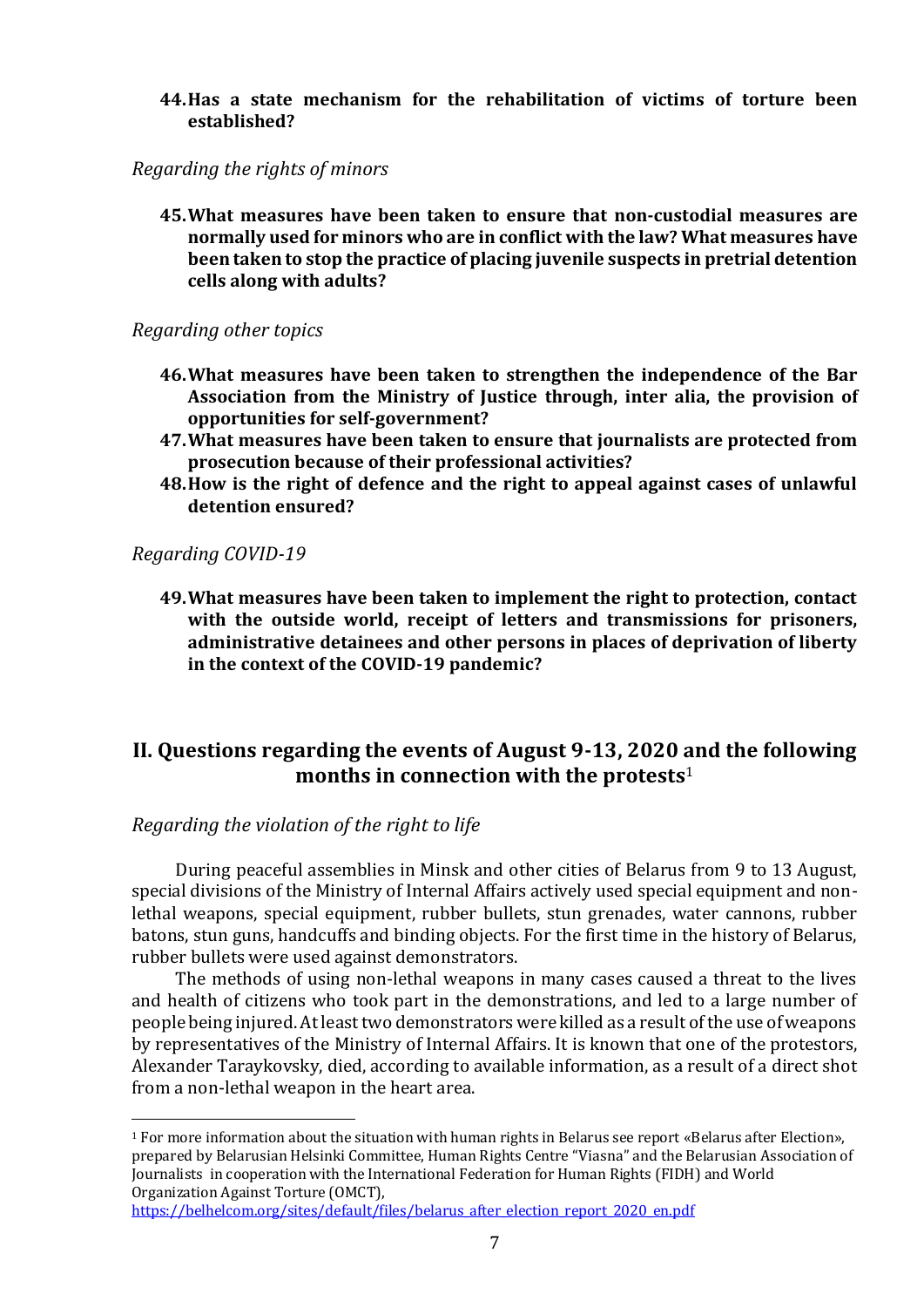There is no official information in the public domain about the number of protesters who received injuries and bullet wounds as a result of the use of weapons and special means by law enforcement officials.

In accordance with credible information, law enforcement officials used weapons aimlessly towards large crowd of protesters. As a result, many people were injured, most of them in the area of vital organs2. In this regard, we propose to send the following issues to the Government:

- **50.Please provide information on the number of protesters affected by law enforcement officials' actions, separated by various types of injuries, including gunshot wounds, injuries from stun grenades, etc.**
- **51.Please provide information on the number of deaths from law enforcement officials' actions during the protests that took place after the 2020 presidential election.**
- **52.Have special forces officials been trained regarding the usage of non-lethal weapons in accordance with generally accepted standards for the use of weapons, in particular the Basic Principles on the Use of Force and Firearms by Law Enforcement Officials?**
- **53.Has the legality and reasonableness of the use of firearms against peaceful demonstrators been assessed?**
- **54.Have the employees of law enforcement agencies been brought to justice for the use of weapons, which caused serious injuries and death of one of participants of protest actions?**
- **55.Has the investigation into the death of protesters, Taraykovsky Alexander and Gennady Shutov, who died from bullet wounds, as well as Nikita Krivtsov, Konstantin Shishmakov, Alexander Budnitsky and Roman Bondarenko been held? Please provide reports on these investigations.**
- **56.Please comment on recent audio recording of the сonversation that appeared on the Internet. On this audio recording the person identified by the initiative BYPOL as Deputy Minister of Internal Affairs Nikolay Karpenko acknowledges that Alexander Taraikovsky died from "rubber bullets that flew into his chest" and talks about getting permission from the Head of State on wider application of non-lethal weapons against protestors.**

# <span id="page-7-0"></span>*Regarding the investigation of allegations of mass torture*

According to available information, numerous complaints and applications for criminal proceedings regarding the use of violence, torture and ill-treatment of detained protesters by law enforcement officials have been filed. However, to date, no criminal proceedings have been initiated on the fact of torture. In this regard:

- **57.Please indicate how this practice relates to the obligation of the Republic of Belarus to proceed to a prompt and impartial investigation, wherever there is reasonable ground to believe that acts of torture has been committed in its territory (article 12 of the Convention)?**
- **58.What measures have been taken for prompt effective investigations into all allegations of torture and ill-treatment by law enforcement officials in the postelection period?**

 $\overline{a}$ 

<sup>2</sup> See research of Mediazona "Brutalised Minsk: how Belarusian police beat protesters" https://mediazona.by/article/2020/11/03/minsk-beaten-en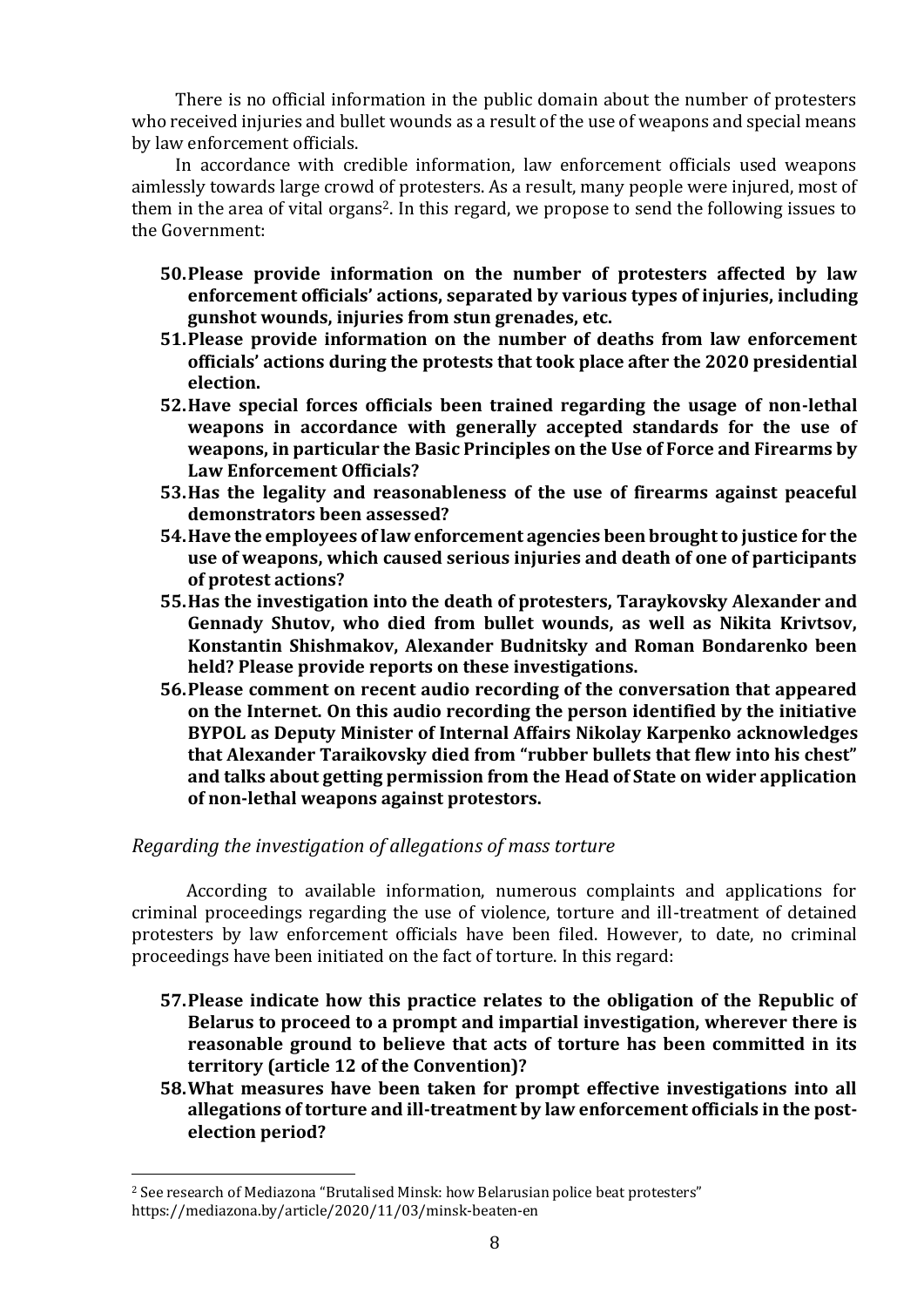- **59.Is the statistics on the basis of numerous statements and official complaints from detainees about which departments of the Internal Affairs authorities are involved in acts of torture, the age characteristics of victims, etc. maintained?**
- **60.What number of complaints on torture and ill-treatment, including sexual violence, by law enforcement officials in the post-election period was investigated?**
- **61.How many law enforcement officials were prosecuted for torture and illtreatment, including sexual violence, during the post-election period?**
- **62.What measures have been taken to ensure that in case of suspicions on torture and ill-treatment suspects are immediately suspended of duties until completion of investigation?**
- **63.How many persons have been suspended of their official duties in connection with suspicions of torture and ill-treatment during the post-election period?**

#### <span id="page-8-0"></span>*Regarding the establishment of ad hoc bodies to investigate mass torture*

As a party to the Convention against Torture, as well as to the International Covenant on Civil and Political Rights, the Republic of Belarus is obliged to investigate cases of torture and ill-treatment. As the Government has repeatedly pointed out, an interdepartmental commission under the Prosecutor General's Office has been established to investigate numerous cases of violence by law enforcement officials. Please provide updated information on:

- **64.Who are the members of the interdepartmental commission?**
- **65.What are the conclusions the Commission has made?**
- **66.Have the results of its work been published?**
- **67.Has a parliamentary commission to investigate cases of violence, ill-treatment and torture by law enforcement officials been established?**
- **68.Have any parliamentary hearings on this issue been held?**

<span id="page-8-1"></span>*Regarding the identification of persons involved in torture*

- **69.What mechanisms can be used to identify members of special units involved in beatings, torture and ill-treatment if they wear uniforms without insignia?**
- **70.How are the law enforcement officials going to prosecute the perpetrators if the victims are not able to establish their identity?**
- **71.What measures have been taken to comply with legislation requiring all law enforcement officials, including OMON (riot police) to wear visible identification marks to ensure their personal liability and protect detainees from torture and ill-treatment?**
- **72. How many law enforcement officials have been prosecuted for the violation of this requirement in the post-election period?**

#### <span id="page-8-2"></span>*Regarding receiving medical care*

People detained during the protests reported a lack of access to medical care. As a result of delayed provision of medical care, Alexander Vikhor died. In the paddy wagon after the arrest, he became ill, but instead of providing the necessary medical care, Alexander Vikhor was sent to a psychiatric hospital. In this regard: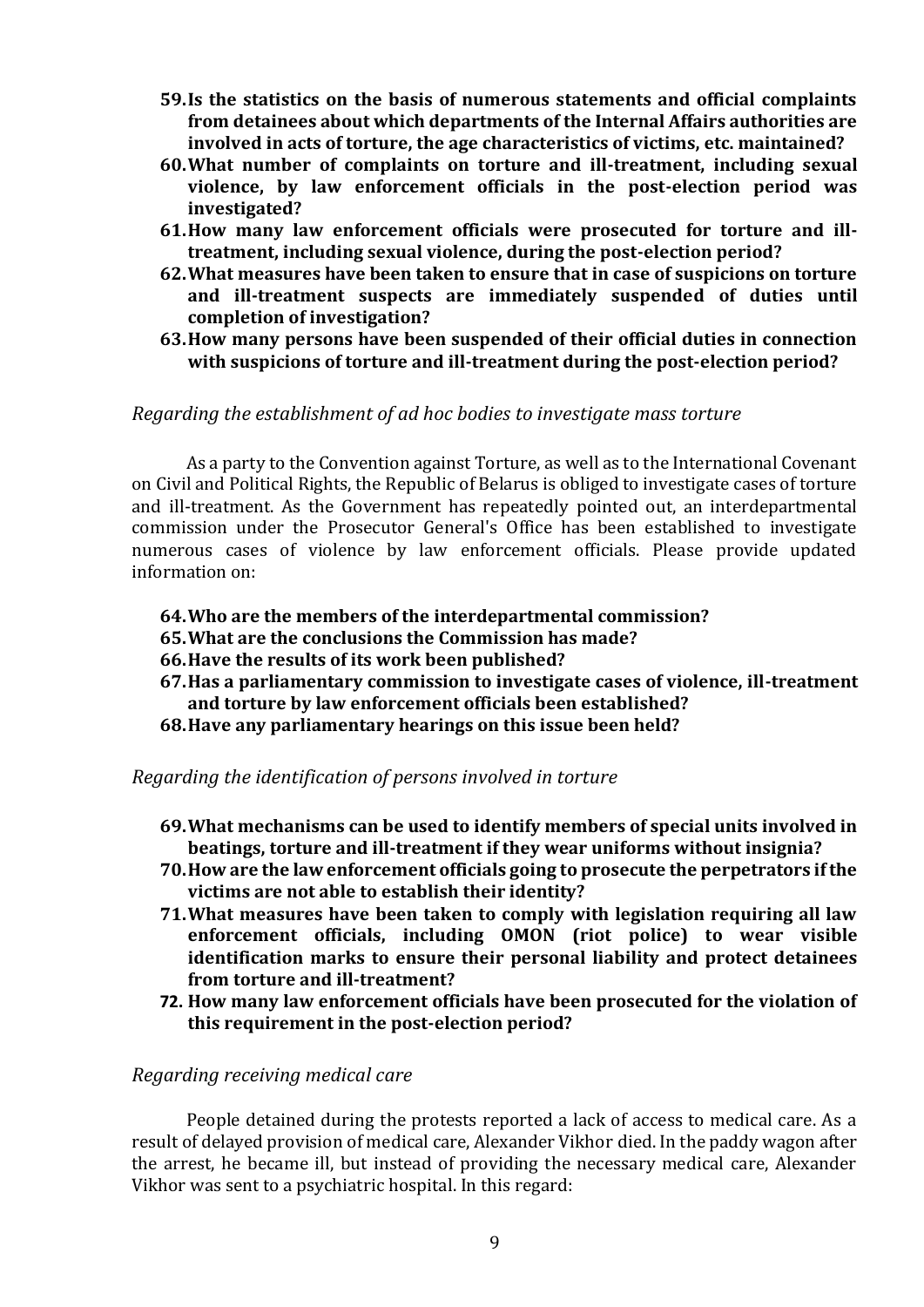- **73.Has a criminal case been opened and an investigation into the death of Alexander Vikhor been conducted? If so, please provide on information about the results.**
- **74.What measures have been taken to prevent such cases?**
- **75.Did detainees have access to a prompt and confidential medical examination by an independent doctor?**

### <span id="page-9-0"></span>*Individual cases of torture*

On November 11, 2020, it became known about the detention of Nikolai Dedok. Later, a video appeared on the YouTube channel of the Ministry of Internal Affairs of Belarus with his confession of calling to participate in mass riots in his Telegram channel. In the video, Nikolai Dedok looks beaten, which was confirmed by his lawyer. Such cases, when detainees who had signs of torture and ill-treatment were forced to give "confessions" in front of the camera to participate in illegal actions, have been repeated many times.

**76.Please provide information on how this practice is consistent with the provision of article 2, paragraph 2, of the Convention against Torture, which states that no exceptional circumstances whatsoever, whether a state of war or a threat of war, internal political instability or any other public emergency may be invoked as a justification of torture?**

# <span id="page-9-1"></span>*Regarding the investigation of sexual violence allegations*

According to the information received from the victims, some women and men have faced threats of sexual violence in places of detention – CIP and IVS – and several cases of direct use of sexual violence (mainly rape with rubber batons) are also known. Women have also reported threats of gang rape.

**77.Please provide information on whether the detainees received these threats by law enforcement officials, as well as cases of rape in places of detention of administrative detainees and arrested persons, have been investigated. Have the affected persons received redress, including rehabilitation?**

# <span id="page-9-2"></span>*Regarding the conditions of detention for participants in peaceful assemblies in the post-election period*

According to the available information, in the first days after the protests, the people detained by the internal affairs bodies were kept in the CIP and IVS in inhumane conditions. In particular, people were placed in overcrowded cells, were left for several days without food and water, without ventilation, and without access to hygiene products. It is especially worth noting the demonstrative cruelty towards media persons. Olga Khizhinkova, who did 42 days of administrative arrest, said that the heating was turned off in her cell and all the mattresses were taken away. Similar information was told by the athlete Elena Levchenko, also adding that the toilet did not flush in her cell. On October 5, 2020, it became known about the introduction of restrictions on the reception of packages for detainees and serving administrative arrest in the CIP and IVS of Minsk City Department of Internal Affairs.